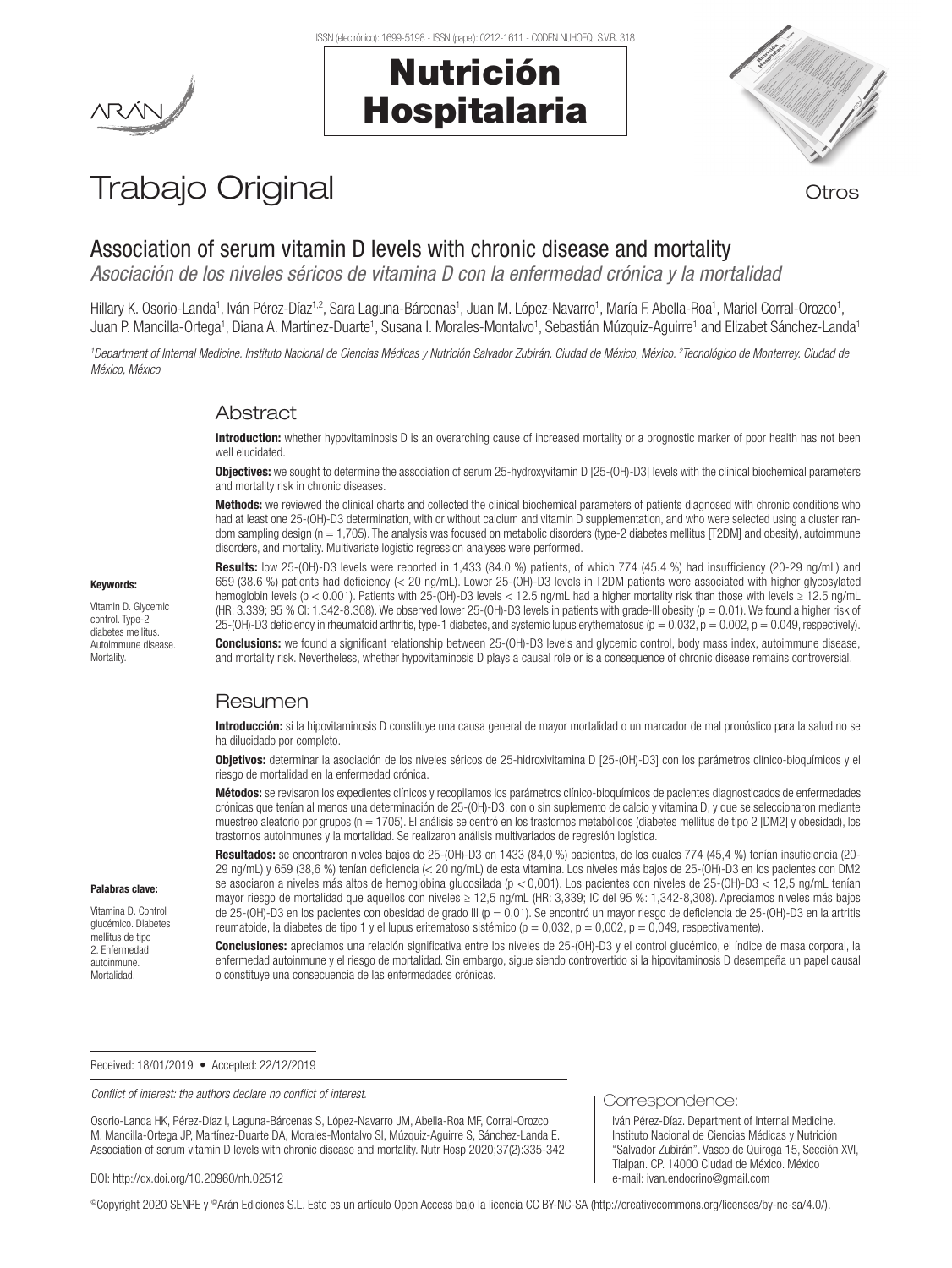Vitamin D is a lipid-soluble compound essential for calcium homeostasis and bone metabolism (1). Besides these well-known classic effects, numerous published articles in the last few decades have correlated vitamin D deficiency with nearly the entire spectrum of human illness (2), as it has been associated with diabetes, hypertension, metabolic syndrome, cancer, and autoimmune, cardiovascular, neuropsychiatric, and infectious disease, among others (3-5). These nonclassic roles of vitamin D have been attributed to the wide distribution of the vitamin D receptor (VDR) in many tissues and cells, including adipocytes, pancreas, kidney, skin, and immune cells (6,7).

Furthermore, the active metabolite of vitamin D (1,25 $[OH]_2D_3$ ) regulates approximately 3 % of the human genome, there being at least 229 genes related to the growth and differentiation of cells as well as to an increased risk of various chronic diseases such as diabetes and arthritis (7,8).

Hypovitaminosis D is a major public health problem that affects not only bone health but also an extensive range of acute and chronic diseases (3,9). Nowadays it has become a pandemic, being observed worldwide in all ethnicities and age groups, independently of country latitude (3,4).

Whether vitamin D deficiency is an overarching cause of increased morbidity and mortality or a prognostic marker of poor health in chronic diseases has not been well elucidated (10,11). Moreover, controversy prevails regarding the standardization of vitamin D measurements, as it has been proposed that cutoff values for its deficiency might need to be established specific to region, sex, and season (12-14). The aim of this study was to determine the association of serum 25-hydroxyvitamin D [25-(OH)-D3] levels with clinical biochemical parameters and mortality risk in chronic diseases in a tertiary-care hospital.

## MATERIAL AND METHODS

We conducted an observational and retrolective study from January 2010 to December 2013 in a tertiary-care hospital. During this period, we obtained a total of 2,935 25-(OH)-D3 measurements in outpatients; of these, 1,705 patients who met the following criteria were selected using a cluster random sampling design: patients  $\geq 18$  years old treated at the hospital during the study period, who had at least one 25-(OH)-D3 determination with or without calcium and vitamin D supplementation.

For the analysis we reviewed their clinical charts and collected their clinical and biochemical parameters. Among clinical parameters we obtained the following information: age, gender, diagnoses, medications, and anthropometry measurements (weight, height, and body mass index [BMI]). Among biochemical parameters, we recorded the levels of 25-(OH)-D3, albumin, creatinine, fasting glucose, and glycosylated hemoglobin (HbA1c).

The present study was focused on the analysis of chronic diseases. Specifically, patients with the following diagnoses reported in their clinical charts were included: metabolic conditions (type-2 diabetes mellitus [T2DM] and obesity) and autoimmune disorders (hypothyroidism, rheumatoid arthritis [RA], systemic lupus erythematosus [SLE], Sjögren's syndrome, type-1 diabetes mellitus [T1DM], pernicious anemia, systemic sclerosis, ankylosing spondylitis, autoimmune liver disease, CREST syndrome [calcinosis, Raynaud's phenomenon, esophageal dysmotility, sclerodactyly, and telangiectasia], autoimmune polyglandular syndrome, antiphospholipid syndrome, immune thrombocytopenic purpura, and myasthenia gravis). The study also collected mortality data.

According to the American Diabetes Association (ADA), T2DM was defined by the following criteria: fasting blood glucose ≥ 126 mg/dL or 2-hour plasma glucose  $\geq 200$  mg/dL during a 75-g oral glucose tolerance test, or HbA1c  $\geq$  6.5 %, or in a patient with classic symptoms of hyperglycemia or hyperglycemic crisis, with a random plasma glucose measurement ≥ 200 mg/dL. Furthermore, prediabetes was defined by the following criteria: fasting blood glucose of 100-125 mg/dL, or 2-hour plasma glucose of 140-199 mg/dL during a 75-g oral glucose tolerance test, or HbA1c of 5.7-6.4 % (15).

From the clinical charts we recorded the number of deaths until 2016. The Institutional Ethical Committee approved the present study, and all protocols for reviewing clinical charts were fulfilled as required.

## MEASUREMENT OF 25-(OH)-D3

We obtained the measurement of 25-(OH)-D3 using liquid chromatography in tandem with mass spectrophotometry (LC-MS/MS, QUEST DIAGNOSTICS, Nichols Institute, SJC, CA, USA). We classified patient vitamin D levels into three groups: deficiency (< 20 ng/mL), insufficiency (20-29 ng/mL), and sufficiency (≥ 30 ng/mL) (16). Also, we collected 25-(OH)-D3 measurements within 3 months before and after the outpatient follow-up visit. We documented all clinical and biochemical parameters within 6 months previous to 25-(OH)-D3 measurement.

## MEASUREMENT OF HbA1c

We determined the degree of glycemic control by using HbA1c levels (HPLC, Bio-rad), which we collected from clinical charts within 6 months previous to 25-(OH)-D3 measurement. Then, we classified patients according to their level of glycemic control into the following groups: optimal (HbA1c  $\leq$  7 %), suboptimal  $(HbA1c = 7.1-8.0 \%)$ , and poor control (HbA1c > 8 %) (17).

## STATISTICAL ANALYSIS

We expressed results as average  $\pm$  SD (standard deviation) for variables with normal distribution, or as median and interquartile range (IQR) for those without normal distribution. We evaluated normal distribution with the Kolmorov-Smirnov test, and performed the statistical analysis with the IBM SPSS Statistics 23 (IBM, New York, USA) software. *P-*values < 0.05 were considered statistically significant.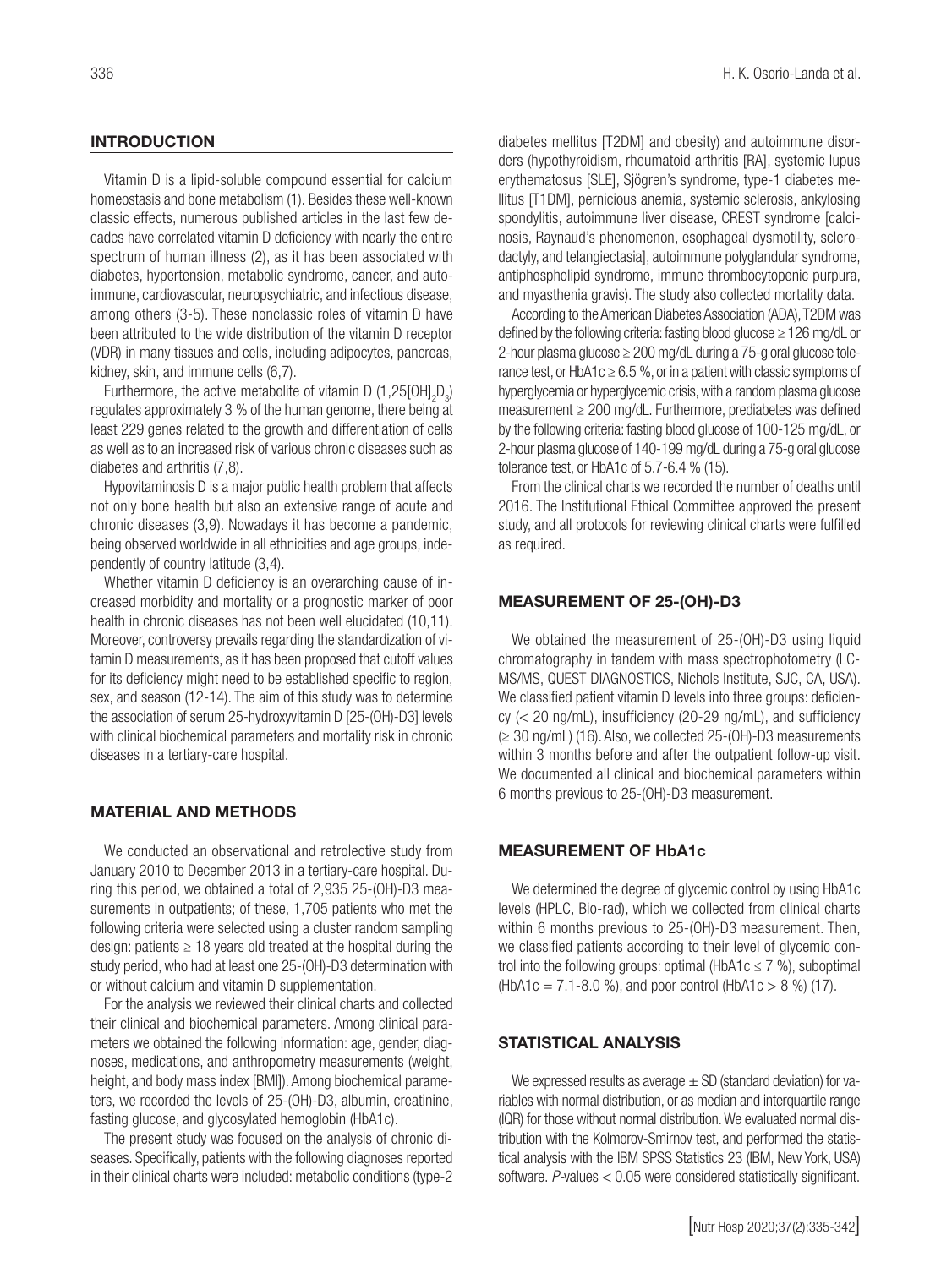We used the Mann-Whitney U-test to compare continuous variables without normal distribution between 2 groups, and the Kruskal-Wallis test to compare variables between more than 2 groups. In addition, we used the chi-square test to compare categorical variables. Then, we used Spearman's test to evaluate correlations between 25-(OH)-D3 levels and different continuous variables. We performed multivariate logistic regression analyses, expressed as odds ratio (OR), in order to determine the diseases that increase the risk of presenting low 25-(OH)-D3 levels. These analyses were adjusted for sex, age, BMI, different comorbidities, vitamin D supplementation, steroid or immunosuppressant treatment, and 25-(OH)-D3 measurement during winter.

#### RESULTS

In the total group ( $n = 1,705$ ) we found that 1,446 (84.81 %) patients were female, whereas 259 (15.19 %) were male. No statistically significant difference was found in 25-(OH)-D3 determinations between females and males ( $p = 0.513$ ). Median patient age was 60 years (48-70), and median 25-(OH)-D3 level was 22 ng/mL (16-27). In the present study 1,433 (84.0 %) patients were reported with low 25-(OH)-D3 levels (< 30 ng/mL): of these, 774 (45.4 %) had 25-(OH)-D3 insufficiency (20-29 ng/mL) and 659 (38.6 %) patients had deficiency (< 20 ng/mL) (Table I). All the multivariate analyses were adjusted for sex, age, BMI, different comorbidities, vitamin D supplementation, steroid or immunosuppressant treatment, and 25-(OH)-D3 measurement during winter.

### VITAMIN D LEVELS AND GLYCEMIC CONTROL

By comparing 25-(OH)-D3 levels in patients with and without T2DM we found that patients with T2DM had lower 25-(OH)-D3 levels (20 ng/mL [15-26] vs. 22 ng/mL [17-28], p < 0.001).

In the multivariate logistic regression analysis we observed that T2DM was associated with a higher risk of 25-(OH)-D3 deficiency  $\approx$  20 ng/mL) (OR, 1.508; 95 % CI: 1.044-2.178; p = 0.029), especially for levels lower than 12.5 ng/mL (OR, 2.243; 95 % CI: 1.393-3.610;  $p = 0.001$ ).

By dividing patients with T2DM into 3 groups according to glycemic control (HbA1c levels) we confirmed that the patients with higher HbA1c levels had lower 25-(OH)-D3 levels (p < 0.001) (Table II).

By multivariate analysis, we found that patients diagnosed with T2DM with 25-(OH)-D3 levels < 30 ng/mL had a higher risk of suboptimal and poor glycemic control (HbA1c  $>$  7 %) than those with 25-(OH)-D3 sufficiency ( $\geq$  30 ng/mL) (OR, 2.069; 95 % CI: 1.215-3.524;  $p = 0.007$  (Fig. 1). Besides, we observed a higher risk of suboptimal and poor control in patients with 25-(OH)-D3 levels < 12.5 ng/mL compared with patients with 25-(OH)-D3 sufficiency (OR, 5.042; 95 % CI: 2.395-10.615;  $p < 0.001$ ) (Fig. 2).

Finally, by comparing fasting glucose and HbA1c levels between patients with 25-(OH)-D3 sufficiency and 25-(OH)-D3 levels < 12.5 ng/mL in the total sample, we observed higher fasting glucose and HbA1c levels in patients with 25-(OH)-D3 levels  $<$  12.5 ng/mL ( $p = 0.008$ ,  $p = 0.002$ , respectively).

### VITAMIN D LEVELS AND ADIPOSITY

By dividing patients according to their BMI we found lower 25-(OH)-D3 levels in patients with grade-III obesity (BMI  $\geq$  40 kg/ m<sup>2</sup>) ( $p = 0.01$ ) (Fig. 3).

### VITAMIN D AND AUTOIMMUNE DISEASE

We did not find a significant relationship between 25-(OH)-D3 levels and hypothyroidism, which was the most common autoimmune disease reported in our study (503 patients, 29.5 %). Nevertheless, by multivariate analysis we found that RA was associated with a higher risk of 25-(OH)-D3 deficiency (OR, 2.916; 95 % CI: 1.095-7.769;  $p = 0.032$ ), especially for levels lower than 12.5 ng/mL (OR, 4.762; 95 % CI: 1.400-16.197; p = 0.012). Similarly, we identified that patients with T1DM had a higher risk of presenting 25-(OH)-D3 levels < 12.5 ng/mL (OR, 5.028; 95 % CI: 1.798-14.062;  $p = 0.002$ ), and this included patients with SLE  $(OR, 2.229; 95\% CI: 1.002-4.958; p = 0.049).$ 

## VITAMIN D LEVELS AND MORTALITY RISK

A total of 27 deaths (1.6 %) were reported. We found a higher incidence of mortality in patients with 25-(OH)-D3 levels < 20 ng/mL compared with those with levels  $\geq$  20 ng/mL (p = 0.009).

We executed and adjusted a survival multivariate analysis with hazard ratio (HR) for sex, age, BMI, different comorbidities, GFR, serum albumin, and 25-(OH)-D3 levels. We observed that patients with 25-(OH)-D3 levels < 12.5 ng/mL had a higher mortality risk than those with 25-(OH)-D3 levels ≥ 12.5 ng/mL (HR 3.339; 95 % CI:  $1.342 - 8.308$ ;  $p = 0.010$ ).

### **DISCUSSION**

In this study we reported an association between chronic disease and low 25-(OH)-D3 levels, specifically regarding metabolic and autoimmune disorders. Safarpour et al. conducted a double-blind, randomized clinical trial in which they reported that increased 25-(OH)-D3 levels significantly decreased serum HbA1c levels in patients with T2DM (18). Regarding glycemic control, we found that lower 25-(OH)-D3 levels were associated with higher HbA1c levels.

Several studies have proposed that sufficient vitamin D status could prevent prediabetes and T2DM, but this association remains unclarified due to inconsistent results among studies (19-21). Health et al. performed a case-cohort study within the Melbourne Collaborative Cohort study in which they found that vitamin D status was inversely associated with risk of T2DM (22).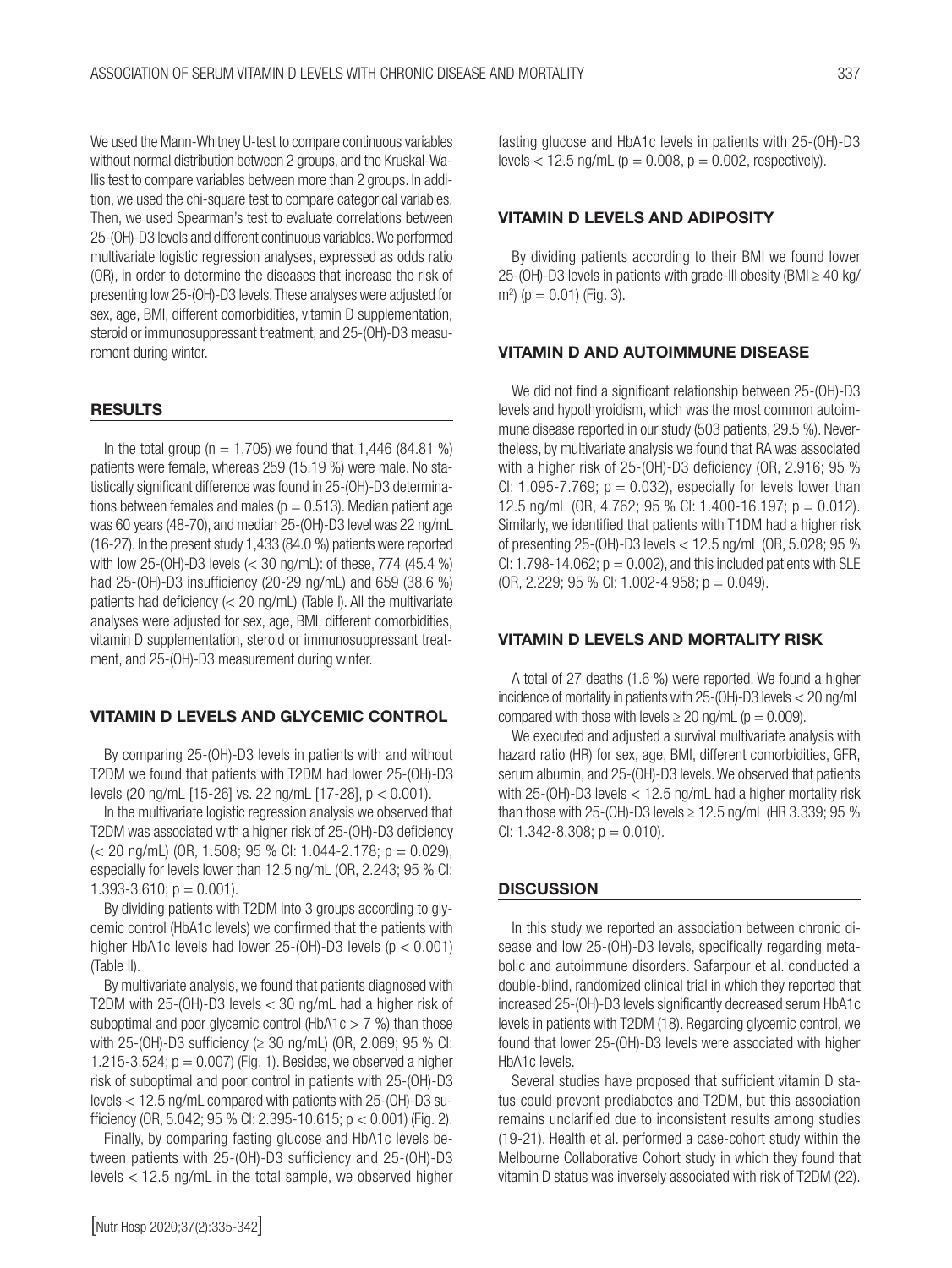| $\frac{1}{2}$ and $\frac{1}{2}$ is the contract of the study population (i) $\frac{1}{2}$ is 1700) |                              |                                                                 |                                                                   |                                                                     |                                                                               |  |  |  |
|----------------------------------------------------------------------------------------------------|------------------------------|-----------------------------------------------------------------|-------------------------------------------------------------------|---------------------------------------------------------------------|-------------------------------------------------------------------------------|--|--|--|
|                                                                                                    | <b>Total</b><br>1705 (100 %) | <b>Deficiency</b><br>25-(OH)-D3<br>$< 20$ ng/mL<br>659 (38.6 %) | <b>Insufficiency</b><br>25-(OH)-D3<br>20-29 ng/mL<br>774 (45.4 %) | <b>Sufficiency</b><br>25-(OH)-D3<br>$\geq 30$ ng/mL<br>272 (16.0 %) | p-value<br>(< 0.05)                                                           |  |  |  |
| Gender, n (% female)                                                                               | 1446 (84.8)                  | 557 (84.5)                                                      | 660 (85.3)                                                        | 229 (84.2)                                                          |                                                                               |  |  |  |
| Age, years, median (IQR)                                                                           | 60 (48-70)                   | 60 (47-72)                                                      | 60 (50-70)                                                        | 60 (47-69)                                                          |                                                                               |  |  |  |
| BMI, kg/m <sup>2</sup> , median (IQR)                                                              | 25.7 (22.8-28.9)             | 25.7 (22.5-29.2)                                                | 25.7 (23-28.8)                                                    | 25.4 (22.8-28.4)                                                    | $b$ 0.045                                                                     |  |  |  |
| HbA1c, %, median (IQR)                                                                             | $6.5(5.9-8.0)$               | $6.8(6.0-8.7)$                                                  | $6.4(5.8-8.0)$                                                    | $6.2(5.7 - 7.1)$                                                    | $a$ 0.001<br>$b$ 0.002<br>$\degree$ 0.002<br>d < 0.001<br>$e$ 0.044<br>10.031 |  |  |  |
| Fasting blood glucose mg/dL, median (IQR)                                                          | 93 (84.5-105)                | 93 (85-110)                                                     | 93 (84 - 103)                                                     | 92 (85 - 103)                                                       |                                                                               |  |  |  |
| Cancer, n (%)                                                                                      | 44(2.6)                      | 17(2.6)                                                         | 21(2.7)                                                           | 6(2.2)                                                              |                                                                               |  |  |  |
| Autoimmune disease, n (%)                                                                          | 826 (48.4)                   | 311 (47.2)                                                      | 389 (50.3)                                                        | 126 (46.3)                                                          |                                                                               |  |  |  |
| Hypothyroidism, n (%)                                                                              | 503 (29.5)                   | 185 (28.1)                                                      | 243 (31.4)                                                        | 75 (27.6)                                                           |                                                                               |  |  |  |
| Rheumatoid arthritis, n (%)                                                                        | 92(5.4)                      | 40(6.1)                                                         | 45(5.8)                                                           | 7(2.6)                                                              | °0.025<br>$d$ 0.027<br>$e$ 0.034                                              |  |  |  |
| SLE, n (%)                                                                                         | 70(4.1)                      | 32 (4.9)                                                        | 27(3.5)                                                           | 11(4.0)                                                             |                                                                               |  |  |  |
| Sjögren's syndrome, n (%)                                                                          | 195 (11.4)                   | 72 (10.9)                                                       | 81 (10.5)                                                         | 42 (11.4)                                                           | °0.024<br>$e$ 0.028                                                           |  |  |  |
| T1DM, n (%)                                                                                        | 25(1.5)                      | 12(1.8)                                                         | 12(1.6)                                                           | 1(0.4)                                                              |                                                                               |  |  |  |
| Ischemic heart disease, n (%)                                                                      | 21(1.2)                      | 9(1.4)                                                          | 6(0.8)                                                            | 6(2.2)                                                              |                                                                               |  |  |  |
| Systemic hypertension, n (%)                                                                       | 643 (37.7)                   | 265 (40.2)                                                      | 274 (35.4)                                                        | 104 (38.2)                                                          |                                                                               |  |  |  |
| T2DM, n (%)                                                                                        | 432 (25.3)                   | 199 (30.2)                                                      | 174 (22.5)                                                        | 59 (21.7)                                                           | $a$ 0.001<br>$\rm{^{b}}$ < 0.001<br>10.001<br>$d$ 0.008                       |  |  |  |
| Prediabetes, n (%)                                                                                 | 141(8.3)                     | 39(5.9)                                                         | 81 (10.5)                                                         | 21(7.7)                                                             | $a$ 0.007<br>$b$ 0.005<br>10.002                                              |  |  |  |
| Dyslipidemia, n (%)                                                                                | 457 (26.8)                   | 174 (26.4)                                                      | 208 (26.9)                                                        | 75 (27.6)                                                           |                                                                               |  |  |  |
| CKD, n (%)                                                                                         | 81(4.8)                      | 34(5.2)                                                         | 31(4.0)                                                           | 16 (5.9)                                                            |                                                                               |  |  |  |
| Psychiatric disorder, n (%)                                                                        | 65 (3.8)                     | 29 (4.4)                                                        | 28(3.6)                                                           | 8(2.9)                                                              |                                                                               |  |  |  |
| Deaths, n (%)                                                                                      | 27(1.6)                      | 17(2.6)                                                         | 6(0.8)                                                            | 4(1.5)                                                              | $a$ 0.024<br>$b$ 0.009<br>10.007                                              |  |  |  |
| Vitamin D supplementation, n (%)                                                                   | 1029 (60.4)                  | 445 (67.5)                                                      | 431 (55.7)                                                        | 153 (56.3)                                                          | a < 0.001<br>b < 0.001<br>$\frac{1}{2} < 0.001$<br>0.001                      |  |  |  |

Table I. General characteristics of the study population  $(n = 1705)$ 

*a p-value indicates comparison between all groups; b p-value indicates comparison between 25-(OH)-D3 deficiency vs. insufficiency and sufficiency; c p-value indicates*  comparison between 25-(OH)-D3 deficiency and insufficiency vs. sufficiency; <sup>a</sup>p-value indicates comparison between 25-(OH)-D3 deficiency vs. sufficiency, *e p-value indicates comparison between 25-(OH)-D3 insufficiency vs. sufficiency; f p value indicates comparison between 25-(OH)-D3 deficiency vs. insufficiency. IQR: inter-quartile range; 25-(OH)-D3: 25-hydroxyvitamin D; BMI: body mass index; HbA1c: glycosylated hemoglobin; SLE: systemic lupus erythematosus; T1DM: type-1 diabetes mellitus; T2DM: type-2 diabetes mellitus; CKD: chronic kidney disease. Significant differences between groups (p < 0.05) are shown.*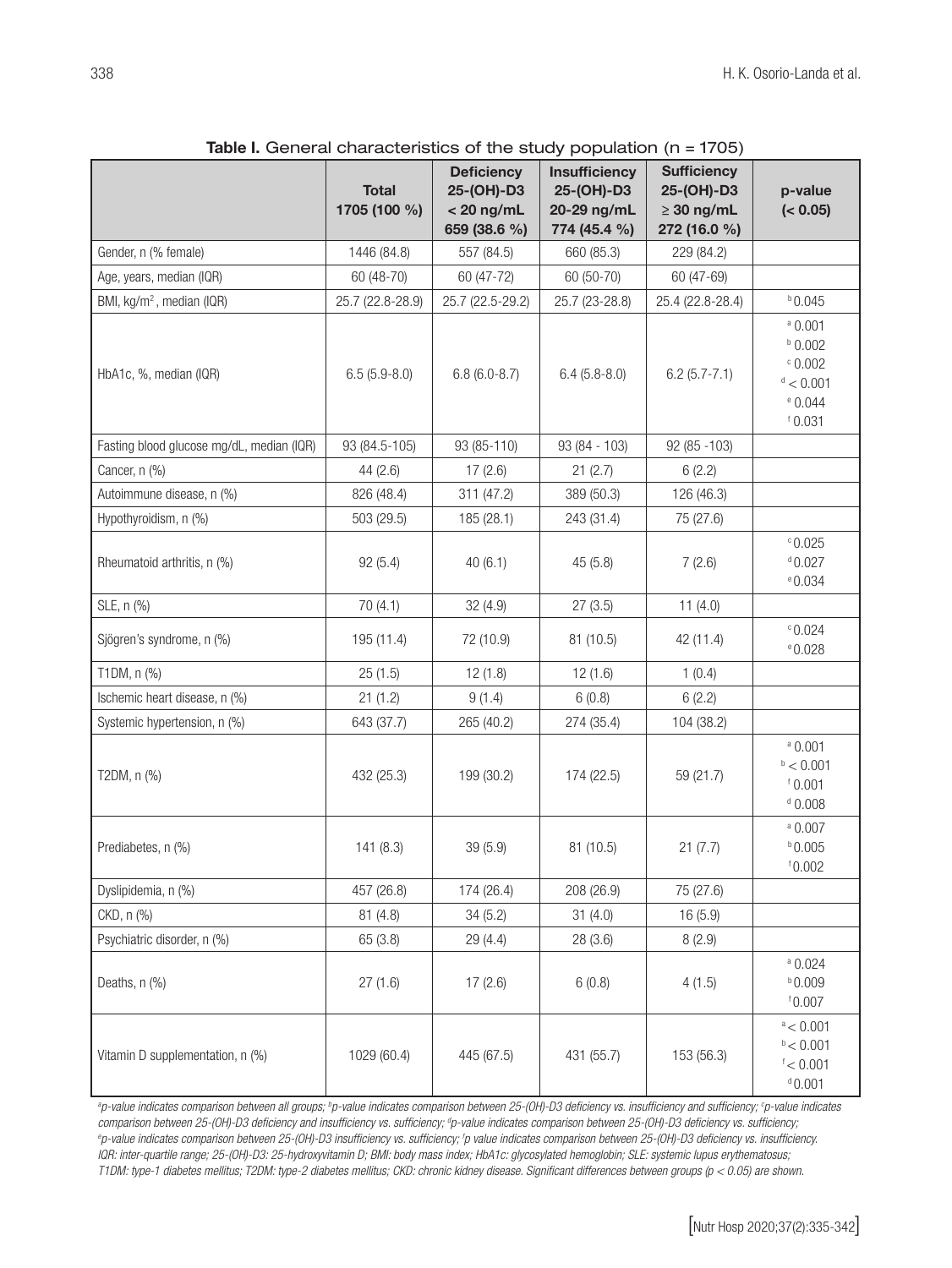| <b>Total</b><br>HbA1c<br>$n = 344$              | <b>Optimal</b><br>control (1)<br>$\leq 7$ %<br>$n = 139$ | <b>Suboptimal</b><br>control (2)<br>$7.1 - 7.9%$<br>$n = 79$ | Poor control<br>(3)<br>$\geq 8$ %<br>$n = 126$ | p-value | Comparison<br>group               | Post-hoc<br>p-value                    |
|-------------------------------------------------|----------------------------------------------------------|--------------------------------------------------------------|------------------------------------------------|---------|-----------------------------------|----------------------------------------|
| 25-(OH)-D3 ng/mL,<br>median (IQR)               | 22 (17-28)                                               | 20 (16-26)                                                   | 19 (13-24)                                     | 0.001   | 1 vs. 2<br>1 vs. 3<br>2 vs. 3     | 0.126<br>$< 0.001*$<br>0.110           |
| BMI kg/m <sup>2</sup> , median<br>(IQR)         | 26.4 (24.0-30.0)                                         | 27.3 (23.8-31.6)                                             | 26.3 (23.4-28.8)                               | 0.196   | 1 vs. 2<br>1 vs. 3<br>2 vs. 3     | 0.601<br>0.186<br>0.088                |
| Fasting blood<br>glucose mg/dL,<br>median (IQR) | 105 (95-117)                                             | 124 (104-140)                                                | 160.5<br>$(131 - 200.5)$                       | < 0.001 | $1$ vs. $2$<br>1 vs. 3<br>2 vs. 3 | $< 0.001*$<br>$< 0.001*$<br>$< 0.001*$ |
| Age, years,<br>median (IQR)                     | 66 (57-75)                                               | $67(61-73)$                                                  | 66 (56-76)                                     | 0.856   | 1 vs. 2<br>1 vs. 3<br>2 vs. 3     | 0.572<br>0.945<br>0.675                |
| Gender,<br>n (% female)                         | 113 (81.3)                                               | 70 (88.6)                                                    | 106 (84.1)                                     | 0.367   | 1 vs. 2<br>1 vs. 3<br>2 vs. 3     | 0.157<br>0.543<br>0.370                |
| Vitamin D<br>supplementation,<br>$n$ (%)        | 102 (73.4)                                               | 58 (73.4)                                                    | 92 (73)                                        | 0.997   | 1 vs. 2<br>1 vs. 3<br>2 vs. 3     | 0.995<br>0.947<br>0.950                |

Table II. Biochemical and clinical parameters by glycemic control group

*\*Significant differences between groups (p < 0.05). IQR: inter-quartile range; HbA1c: glycosylated hemoglobin; 25-(OH)-D3: 25-hydroxyvitamin D; BMI: body mass index.* 



#### Figure 1.

Glycemic control (HbA1c levels) compared to 25-(OH)-D3 levels. (HbA1c: glycosylated hemoglobin; 25-(OH)-D3: 25-hydroxyvitamin D).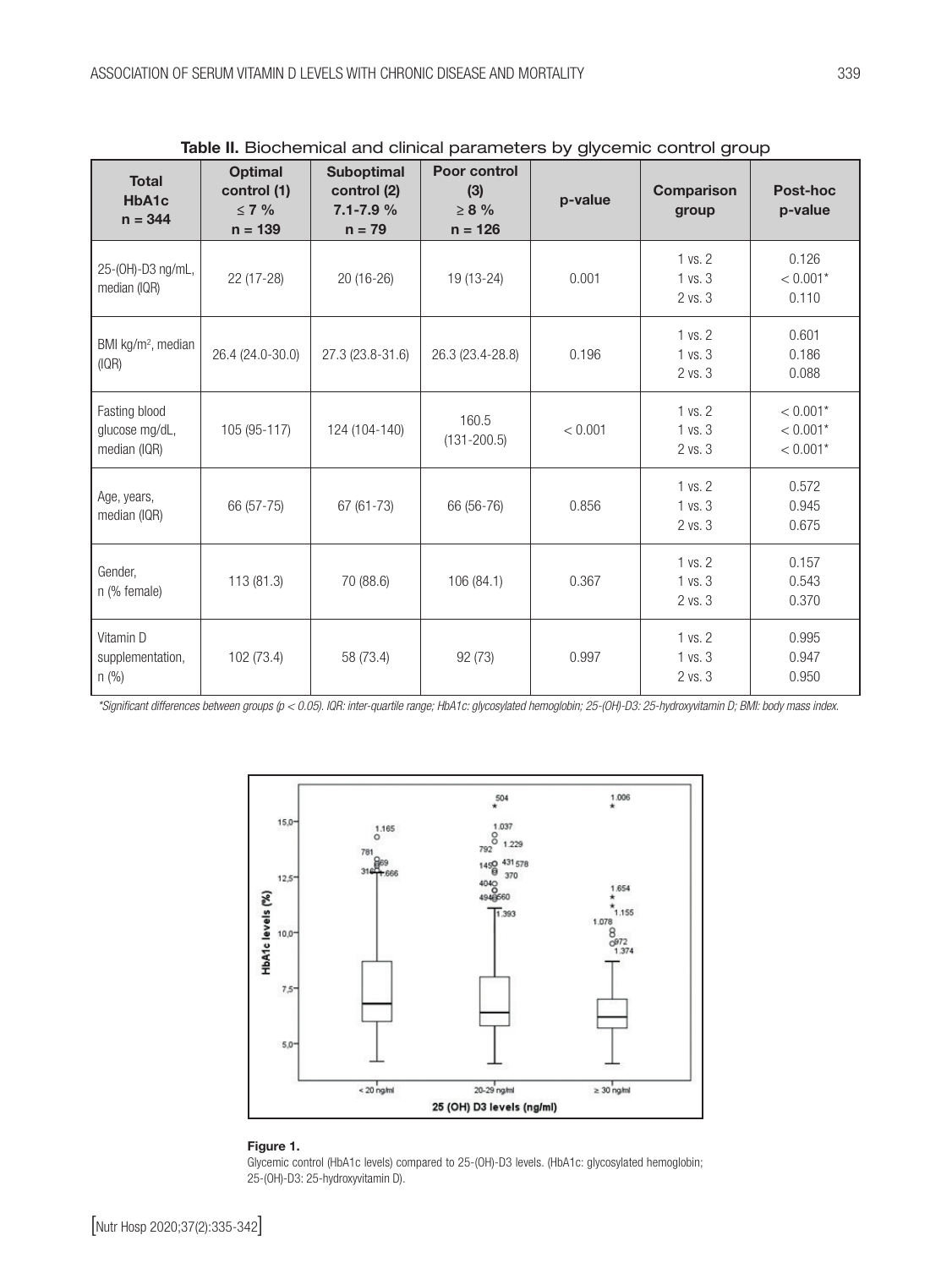

#### Figure 2.

Glycemic control (HbA1c levels) compared to 25-(OH)-D3 levels < 12.5 ng/mL. (HbA1c: glycosylated hemoglobin; 25-(OH)-D3: 25-hydroxyvitamin D).



#### Figure 3.

25-(OH)-D3 levels by BMI range. Body mass index (BMI) range as established by the World Health Organization (WHO). P-value: 0.011 (between groups), 0.043 (underweight vs. obesity III), 0.010 (normal weight vs. obesity III), and 0.007 (overweight vs. obesity III). (25-(OH)-D3: 25-hydroxyvitamin D; BMI: body mass index).

Furthermore, Mirhosseini et al. conducted a meta-analysis in which they found that improved vitamin D status by supplementation reduced glycemic parameters and insulin sensitivity (23). In contrast, He et al. reported in their pooled meta-analysis that vitamin D supplementation had no significant effect neither on improving fasting glucose levels or insulin resistance, nor on preventing T2DM in nondiabetics (24).

Bener et al. carried out a case-control study in which they found that patients with T2DM had increased risk of vitamin D deficiency when compared with the control group (25). By multivariate analysis, we found that T2DM was associated with a higher risk of vitamin D deficiency (< 20 ng/mL) as compared with non-T2DM patients. Moreover, we observed that T2DM patients with low 25-(OH)-D3 levels had a higher risk of suboptimal and poor glycemic control.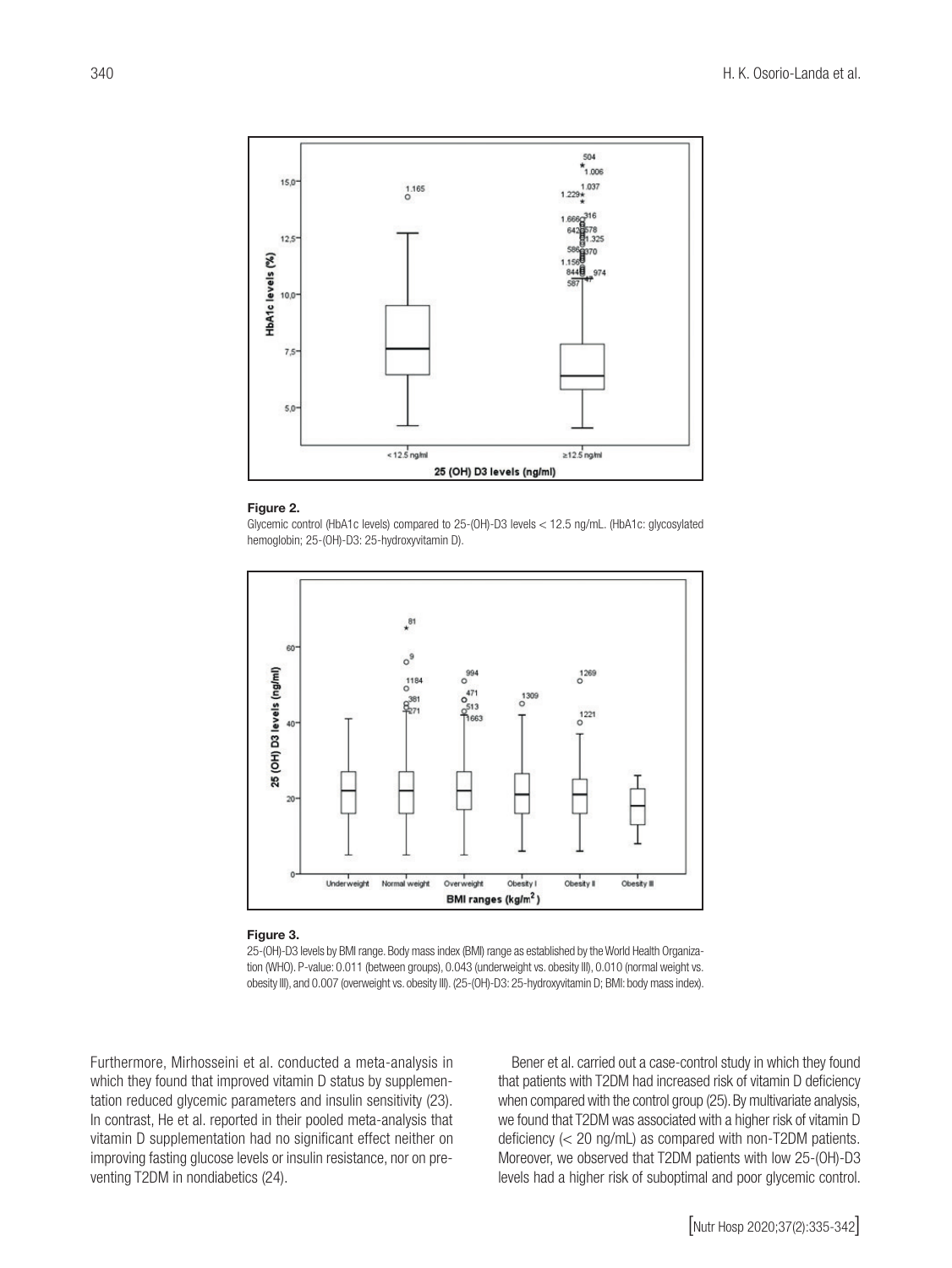Similarly, Zoppini et al. determined that high HbA1c levels were associated with low serum concentrations of 25-(OH)-D3 in T2DM patients (26).

In particular, we observed a higher risk of suboptimal and poor control in patients with  $25-(OH)-D3$  levels  $< 12.5$  ng/mL when compared to patients with 25-(OH)-D3 sufficiency. Likewise, 25-(OH)-D3 levels < 12.5 ng/mL were associated with a higher mortality risk when compared to 25-(OH)-D3 levels ≥ 12.5 ng/mL.

Regarding adiposity, Rafiq et al. showed through a meta-analysis an overall inverse relationship between vitamin D status and BMI in both diabetic and nondiabetic patients (27). In our results, we found lower 25-(OH)-D3 levels in patients with greater BMI, although this difference was statistically significant only for grade-III obesity (BMI ≥ 40 kg/m2 ). Also, Camozzi et al. evaluated the response to oral loading with a single high dose of cholecalciferol and reported that lower 25-(OH)-D3 levels were seen in obese and overweight patients, probably due to a larger body volume and slower release of vitamin D into the circulation (28). Various retrolective studies reported similar findings, as they found that BMI is inversely associated with an increase in serum 25-(OH)-D3 levels in response to vitamin D supplementation, this being most significant in obese patients (class II and above group) (29).

Among autoimmune diseases, Broder et al. performed a logistic regression model in which they reported a higher risk of vitamin D deficiency in autoimmune diseases such as SLE and RA. However, this association was not statistically significant (30). Additionally, Serra-Planas et al. conducted a case-control study in which they found a two-fold higher prevalence of vitamin D deficiency in patients with T1DM when compared with the control group (31). Similarly, our results suggest that RA, T1DM, and SLE were associated with a higher risk of 25-(OH)-D3 deficiency, specifically at levels lower than 12.5 ng/mL.

Manson et al. proposed that the misinterpretation and misapplication of the recommended dietary allowance for vitamin D has created the appearance of a deficiency pandemic; however, by applying an adequate cutoff to the National Health and Nutrition Examination Survey (NHANES) 2007-2010, they reported that less than 6 % of cases were deficient (25-(OH)-D3 levels < 12.5 ng/mL) (32,33). Nevertheless, further randomized clinical trials should be performed in order to clarify whether < 12.5 ng/mL could be an appropriate cutoff value for vitamin D deficiency.

In recent years several studies have correlated low 25-(OH)-D3 levels with chronic disease; nevertheless, whether vitamin D deficiency increases morbidity and mortality or is just a marker of poor health remains unclear due to contradictory results. For instance, Pludowski et al. conducted a review of randomized controlled trials and meta-analyses, from which they concluded that vitamin D deficiency/insufficiency is associated will all-cause mortality (34). Similarly, Sempos et al. described a reverse J-shaped association between serum 25-(OH)-D3 levels and all-cause mortality, but they clarified it was uncertain whether this association was causal or not (35). In contrast, Autier et al. performed a systemic review in which they concluded that a low 25-(OH)-D3 determination could be a marker rather than a cause of poor health (36). Also, Angelotti et al. supported in their study that vitamin D status is

an excellent marker of good overall health (37). Meanwhile, Holick et al. proposed that 25-(OH)-D3 levels were an independent predictor of risk for chronic diseases, contrary to Schöttker et al., who suggested that vitamin D deficiency may not be a risk factor for the development of disease but may instead be a marker of resilience to fatality in potentially fatal diseases (38,39). In consequence, vitamin D deficiency and the possible benefit of its supplementation in chronic diseases remain controversial.

There are several limitations to the present study, including its nature (i.e., retrospective, single-center, observational design [only associations can be found, never causality]) and the lack of information about sun exposure, sunscreen use, diet, lifestyle, dose and adherence to vitamin D supplementation, medication compliance, other supplements taken, reason why vitamin D measurements were requested by the physician, and smoking history, all of which may have an impact on 25-(OH)-D3 levels. Moreover, we had no information related to antibody titers and severity of disease in the case of autoimmune disorders; subsequently, it would be interesting to find out if higher disease activity is correlated with 25-(OH)-D3 levels as implied by previous studies (40). In addition, only including patients already diagnosed with a chronic disease constitutes a relevant bias, as vitamin D levels could be lower due to the fact that the subjects have a health condition but not conversely. Further larger, population-based, prospective studies are required to validate the findings suggested by our current study.

#### **CONCLUSIONS**

We found a significant relationship between 25-(OH)-D3 levels and glycemic control, BMI, autoimmune disease, and mortality risk. Nevertheless, whether vitamin D deficiency plays a causal role or is a consequence of chronic disease remains controversial; hence, the possible clinical implications and the potential benefits of optimizing vitamin D status in chronic diseases have not been well clarified. Further prospective, randomized, controlled studies are needed to clearly characterize this possible association, and to determine appropriate disease-specific cutoff values for vitamin D deficiency.

#### **REFERENCES**

- 1. Parva NR, Tadepalli S, Singh P, Qian A, Joshi R, Kandala H, et al. Prevalence of Vitamin D Deficiency and Associated Risk Factors in the US Population (2011-2012). Cureus 2018;10(6):e2741. DOI: 10.7759/cureus.2741
- 2. Plotnikoff G. Vitamin D Deficiency Time for Inaction? Glob Adv Health Med 2013;2(1):5-6. DOI: 10.7453/gahmj.2013.2.1.001
- 3. Palacios C, González L. Is vitamin D deficiency a major global public health problem? J Steroid Biochem Mol Biol 2014;144(Pt A):138-45. DOI: 10.1016/j.jsbmb.2013.11.003
- 4. Caccamo D, Ricca S, Currò M, Ientile R. Health Risks of Hypovitaminosis D: A Review of New Molecular Insights. Int J Mol Sci 2018;19(3):E892. DOI: 10.3390/ijms19030892
- 5. Wang H, Chen W, Li D, Yin X, Zhang X, Olsen N, et al. Vitamin D and Chronic Diseases. Aging Dis 2017;8(3):346-53. DOI: 10.14336/AD.2016.1021
- 6. Felicidade I, Sartori D, Coort SLM, Semprebon SC, Niwa AM, D'Epiro GFR, et al. Role of 1α,25-Dihydroxyvitamin D3 in Adipogenesis of SGBS Cells: New Insights into Human Preadipocyte Proliferation. Cell Physiol Biochem 2018;48(1):397-408. DOI: 10.1159/000491770